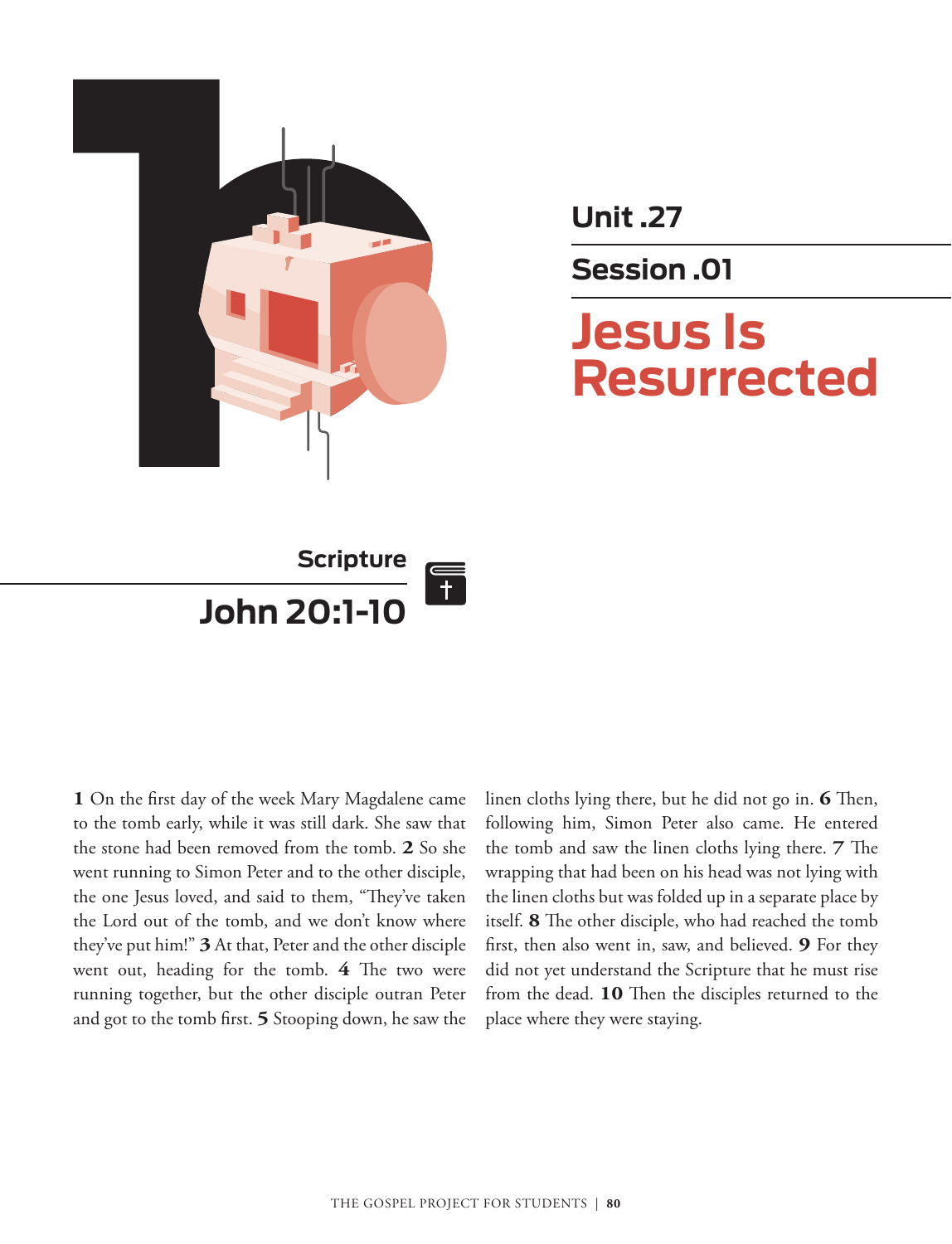# **Intro Options**



# **Main Point: Sin and death were defeated in Jesus' resurrection.**

**Option 1**

Break students into small groups. They are to create crime scenes (could be a kidnapping, a robbery, just nothing gruesome); they can either make photographs (drawings) of the crime scene, or they can enact the crime scene in pantomime. They should create their crime scenes such that a careful detective could figure out the motive and guilty party in the crime (think of it as a version of the game Clue).

Give them time to prepare their scenes and then have them show the scenes. As they show their scenes, the rest of the group should try to deduce the crime: who did it? Why did they do it? How did they do it?

Once everyone has gone, ask them to imagine that they've been the detectives called to investigate the disappearance of Jesus' body the first Easter morning. Have them consider the crime scene: nobody, stone rolled away, passed-out guards, an earthquake, burial linens folded. What would they deduce happened? Is an actual resurrection the best explanation?

Tell your students that as they look at the resurrection story today, they'll see three stages: initial disbelief, acknowledgment of evidence for the resurrection, and then development of belief in the miracle.

# **Option 2**

Your student group has been hired by the Ad Council to create posters (drawings) or commercials (skits) to help them promote emotional wellness. Specifically, your group is to focus on a campaign to help people accept life-changing news in a healthy way.

Have your students get into small groups (or solo if they want to make posters). Each group should produce two scenes: unhealthy stages of acceptance and healthy stages of acceptance. In the first instance, they should consider bad steps people go through when they first receive big news (it could be good news or bad news). In the second instance, they should consider and show good steps people go through when they receive good or bad news.

Let them share what they came up with. Look for patterns or insightful comments.

In today's lesson, the disciples will get the life-changing news of Jesus' resurrection. As we see how they reacted, let's consider whether they went through good or bad stages of receiving the news. Have we received the news of Jesus' resurrection well? How can we help others to receive it well instead of badly?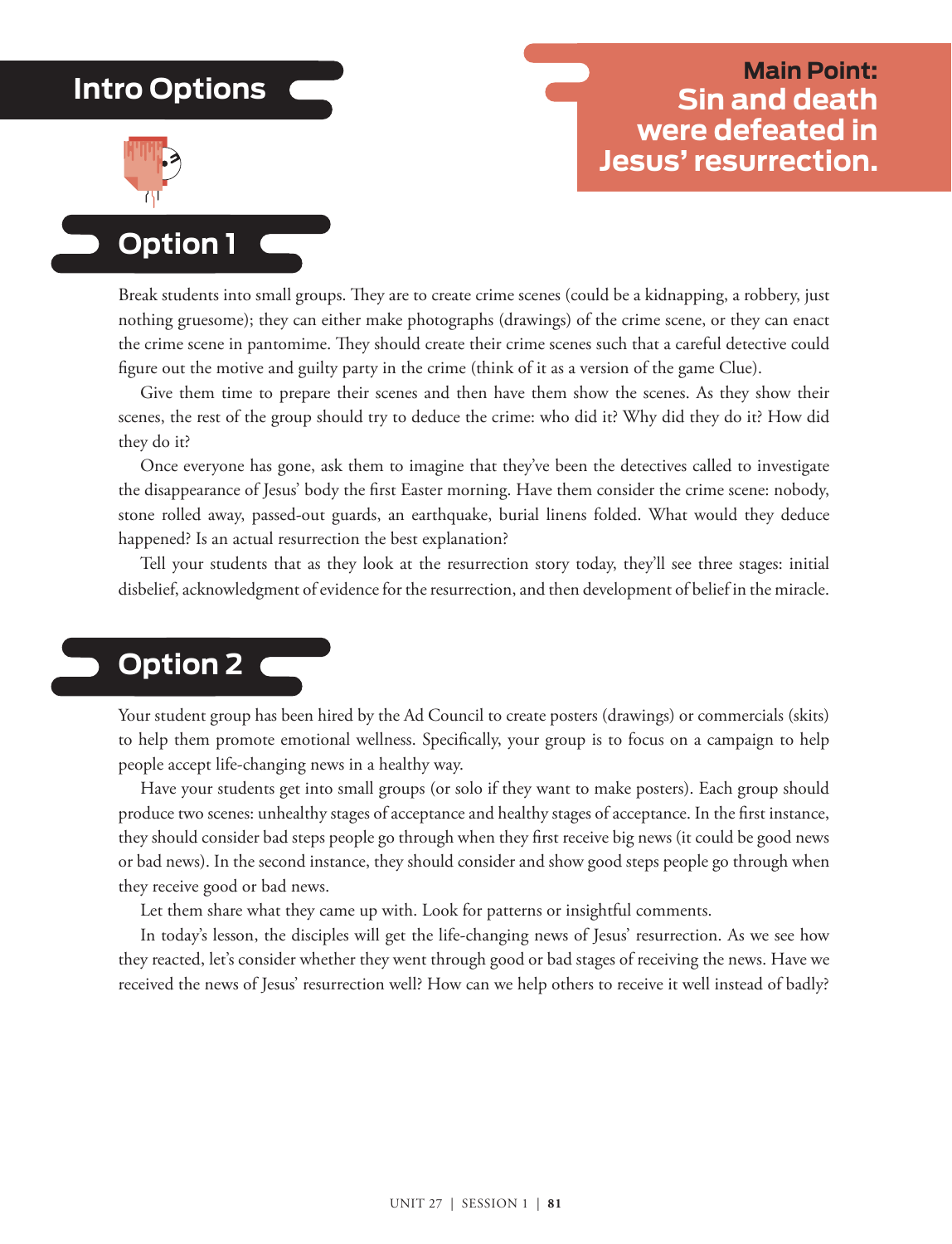# **His Story**

# TEACHING PLAN

E

### **Read John 20:1-2.**

The process of burying Jesus was rushed because of the coming Sabbath. Prohibited by tradition from carrying out work or coming into contact with the dead on this sacred day, those who placed Jesus in the tomb quickly carried out a partial preparation that would have to do until after the day of rest. According to Matthew, the two Marys went to see the tomb, but we know from Mark and Luke that their purpose was not to observe or pay respects. Instead, they intended to further prepare Jesus' body with various spices for burial (Mark 16:1; Luke 23:55–24:1).

The women who saw the stone rolled away from the tomb didn't immediately praise God because they didn't yet know Jesus was risen. They weren't looking for the miraculous. Instead the women believed that there must be some human explanation for Jesus' missing body from the tomb.

Jesus' resurrection inaugurates His kingdom on earth, giving His followers freedom from the oppression of sin and death because His resurrection declares Him victorious. Because Jesus was raised as the firstfruits of the new creation (1 Cor. 15:23), we can trust that we are hidden in Him, also to be raised to reign with Him upon His return.

#### **•Imagine you were with the women visiting the tomb. How would you have responded to what you saw?**

#### **Read John 20:3-7.**

It had been a difficult three days full of uncertainty, grief, and fear. To be associated with Jesus meant potentially to be guilty by association of the same crime, deserving the same fate. Yet, this news brought the disciples out of their homes and to the tomb. For both the women running to the disciples and the disciples running to the tomb, news concerning their beloved Jesus required immediate action. Love motivates, and although they didn't understand the happenings yet, they loved Jesus.

### **• Do you think the disciples were afraid before hearing about the empty tomb? Explain your answer.**



# **99 Essential Doctrines** *(p. 80, DDG)*

### **Faith**

Biblical faith is the resting, or trusting, in Christ alone for salvation (John 3:16-21). More than being simply a mental agreement of historical facts, genuine faith begins with a recognition and confession of the truth of the gospel (1 John 4:13-16), followed by a receiving of Christ as Lord and Savior of one's life (John 1:10-13). Biblical faith is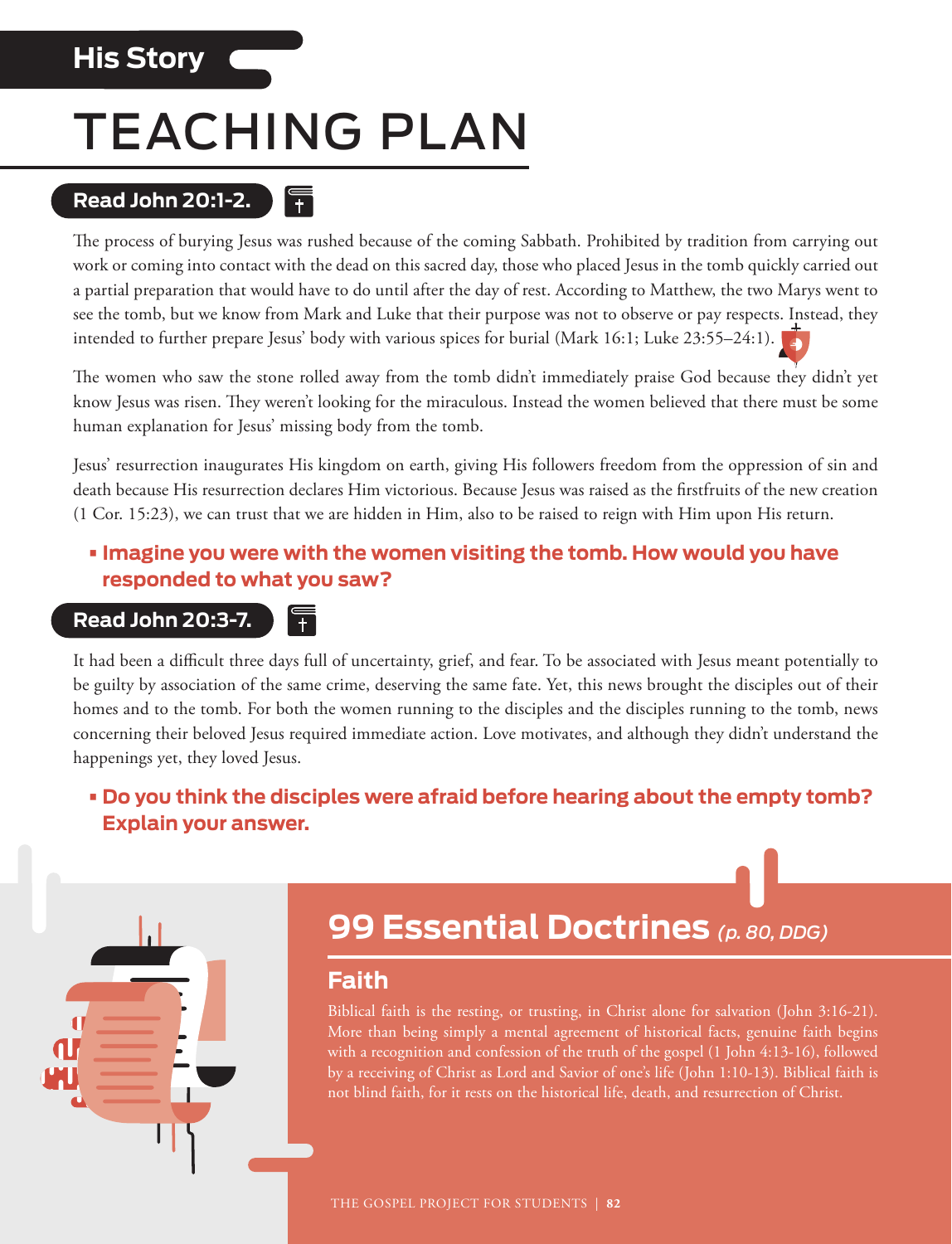# COMMENTARY

# **Main Point: Sin and death were defeated in Jesus' resurrection.**

## **John 20**

**1.** Jesus did what no one else could do for Mary Magdalene, cast seven demons from her (Mark 16:9). She responded to this freedom from demonic oppression with love and devotion as she traveled alongside Jesus and the disciples as they shared the good news (Luke 8:2). Her love continued as she—and the women with her (see v. 2; Matt. 28:1; Mark 16:1; Luke 24:10)—brought spices to anoint Him before the sun rose the day after the Sabbath.

**2.** "It is remarkable that all four Gospels (cf. Matt. 28:1; Mark 16:2; Luke 24:1) introduce their respective resurrection accounts by specifying the first day of the week, rather than 'the third day' after the crucifixion (cf. 1 Cor. 15:3,4), despite Jesus' passion predictions (Mark 8:31). The reason is disputed, but it may have to do with the desire to present the resurrection of Jesus as the beginning of something new. John says the first approach to the tomb took place while it was still dark, i.e. early on Sunday morning. Mark specifies dawn; Luke says 'very early in the morning,' and Matthew uses a complicated construction that probably means much the same… If Mary Magdalene first approached the tomb alone, and then with other women, John's darkness may suggest that she went before dawn. Whether this is so or not, one is tempted to think that John emphasizes the darkness of the dawn because he is still using light/darkness symbolism [cf. 3:2; 13:30]: the darkness of the hour is the perfect counterpart to the darkness that still shrouds Mary's understanding."1

# **In Defense** *(p. 82, DDG)*

It is remarkable that women were the first to testify to the reality of the resurrection of Jesus' resurrection. From a first-century legal perspective, they were unworthy to be witnesses. Indeed, that fact has often been offered as a strong supporting piece of evidence for the historical accuracy of the resurrection. After all, how likely would it be for someone in that culture to create a story based off of the testimony of witnesses who would have been viewed as relatively unreliable?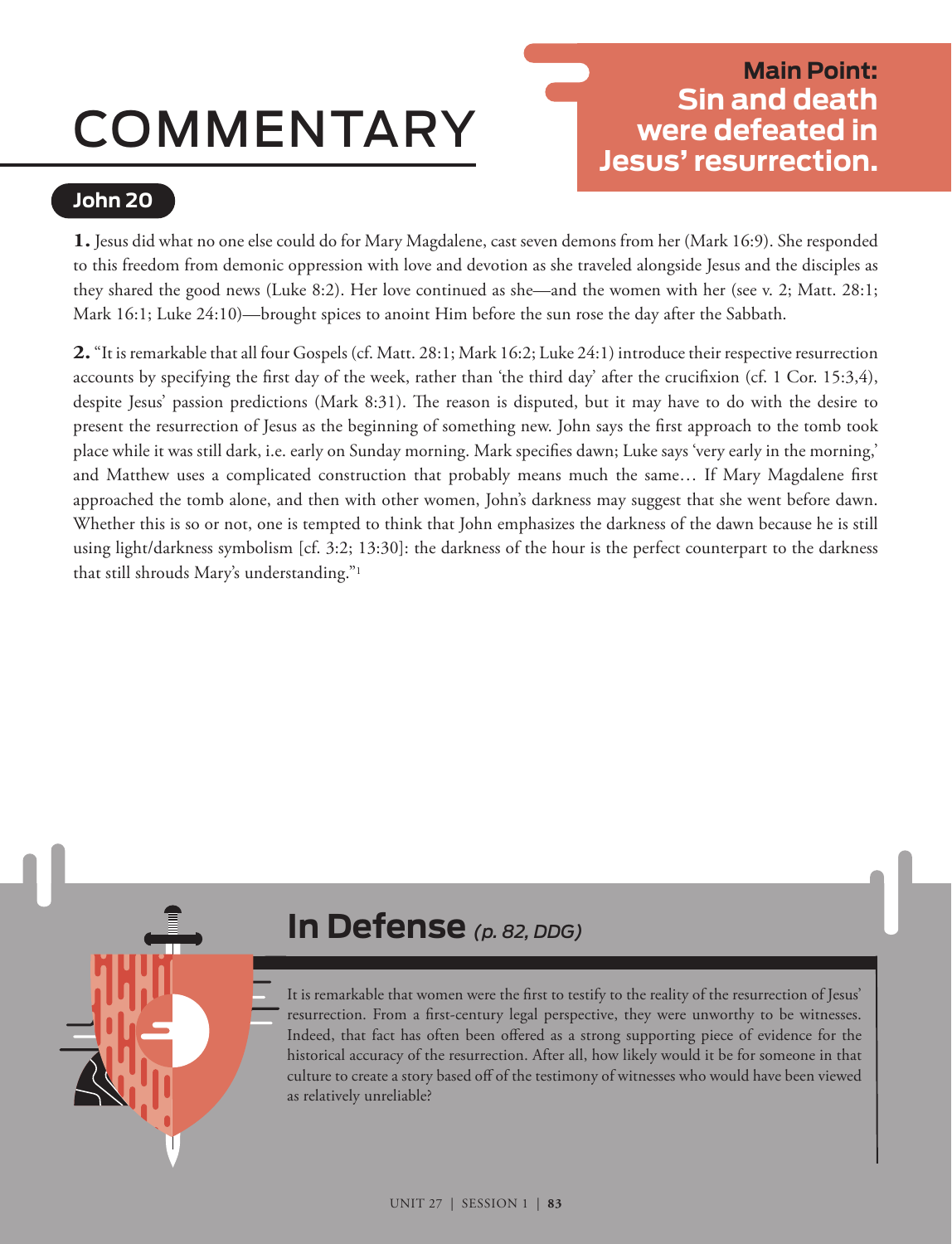# **His Story**

# TEACHING PLAN

Ħ

Jesus' body had not been stolen, which would be a violation of both Roman law and Jewish burial integrity. Instead, the cloths from Joseph of Arimathea and Nicodemus that had been wrapped around Jesus' body to prepare Him for burial were inside the tomb (John 19:38-40). Jesus' body had lain there three days, beginning to decay. No one would want to carry His body away without the linen wrappings. It would be stinky, heavy, and considered unclean (Num. 19:11).

These seemingly insignificant pieces of fabric were preaching the good news of the risen Christ to those at the tomb. Nothing like this had been seen before. The grave clothes mentioned in John 11:44 when Jesus raised Lazarus from the dead were different. He needed to be unwrapped, but our Savior emerged from the tomb as the firstfruits of a new kind of resurrection.

#### **•In what ways was Jesus the firstfruits? What does this mean for all who are in Christ?**

### **Read John 20:8-10.**

John's belief, as described in these verses, should bring us great comfort. He believed the resurrection had occurred, despite his inability to comprehend it all. There are many truths we believe in faith that contain details far beyond our comprehension: the Trinity, creation out of nothing, the new heavens and new earth, and how God has never ceased to exist and has no beginning. Today, we have an advantage in that we have God's total and complete Word, showing us how all of the prophecies point to Jesus. However, John believed not because of the weight of prophecy that he studied, but because he saw an empty tomb.

### **• What truths about Christianity do we believe despite our inability to fully understand them? What does it look like to trust Jesus as our risen Lord, even when we cannot see the object of our faith?**

While the disciples had not yet seen Jesus, our salvation was already secure in His resurrection. Jesus' resurrection testifies the truth of all of Scripture, the sufficiency of His atoning death for sin, and our justification before the living God by faith alone in Christ and His work. In His resurrection is the proclamation of the defeat of sin and death. Our faith's value finds its bearing in the resurrection, as we are united with Him in it: "For if the dead are not raised, not even Christ has been raised. And if Christ has not been raised, your faith is worthless; you are still in your sins"  $(1$  Cor. 15:16-17).

#### **•In what ways is our faith dependent upon the resurrection? In what ways is the resurrection important in your everyday life?**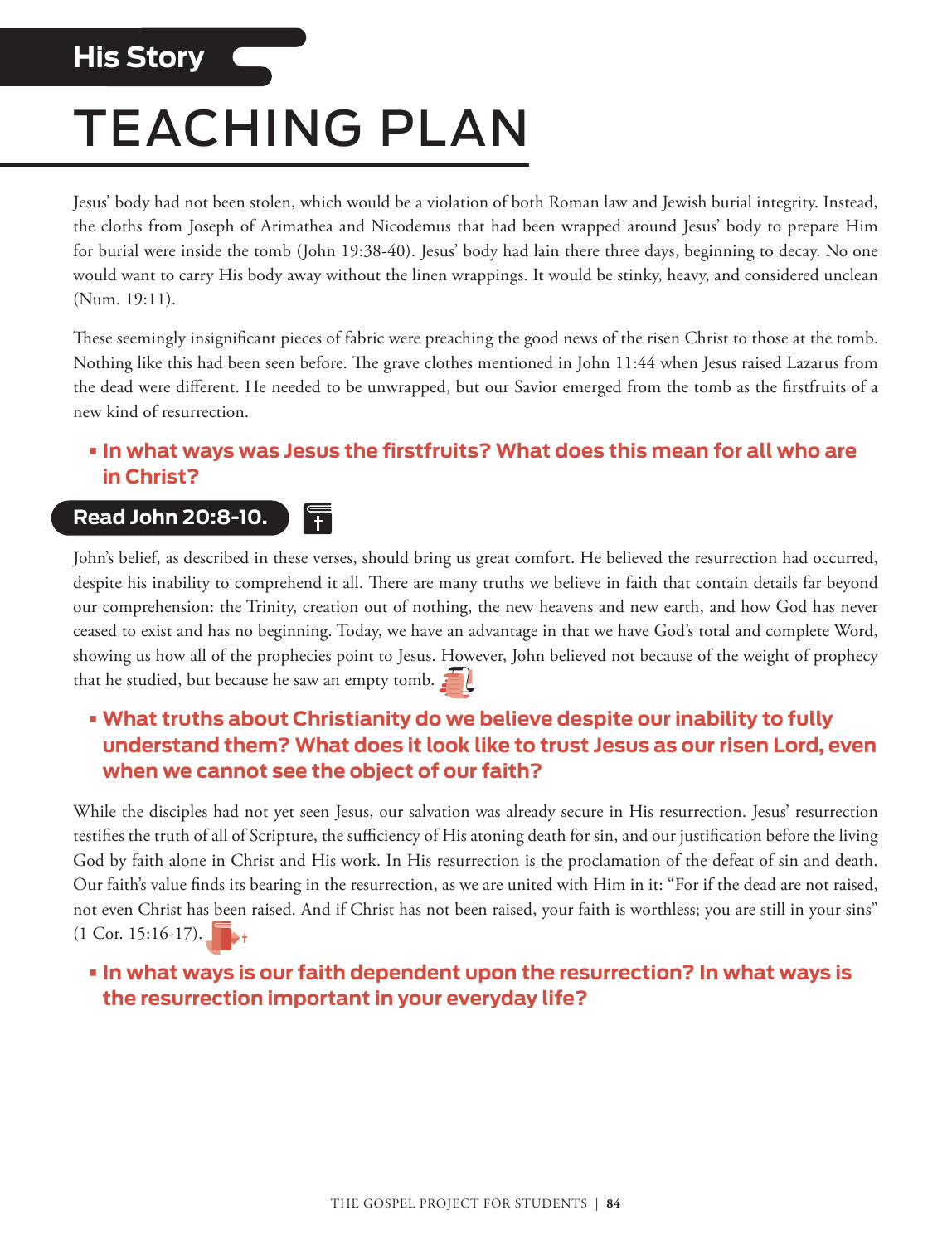# COMMENTARY

# **Main Point: Sin and death were defeated in Jesus' resurrection.**

### **John 20**

**3-7.** "Lazarus would need those grave clothes when he died again, but Jesus had defeated death."2 Jesus had been raised in a resurrection body incapable of dying, a picture of His forever defeat of death. Jesus' resurrection would be the first of its kind, but certainly not the last. He is the firstfruits of the world to come, the beginning of the new heaven and earth, a picture of the "already and not yet" kingdom of God, over which He was crowned as King through His crucifixion and resurrection (1 Cor. 15:20-23).

**8.** "The character of the perceiving of the revelation in the tomb is emphasized by the different Greek words employed in our text. In John 20:5 the word "saw" simply means to see something—that is all John did when he looked through the portal of the grave. In John 20:6 the word "seeth" means to look a something closely, to investigate it—that was Peter investigating. In John 20:8 the word "saw" means to see with perception—that was John who now comprehended what the grave clothes meant, namely, the resurrection of Christ."<sup>3</sup>

**9.** "What Scripture might John have had in mind when he wrote verse 9? Quite possibly Isaiah 53:10-12 or even Psalm 16:10. What did he actually believe if he did not understand the biblical background of resurrection? Perhaps the best option in the text is to conclude that John believed Jesus was alive but could not figure out why or what would happen next. That fits well with the great surprise of the disciples at post-resurrection appearances."<sup>4</sup>

#### **Activity**

There's an acronym BFO: Blinding Flash of the Obvious. It's when something that is intellectually clear suddenly becomes personally clear in a way that really affects the way we live; for example, saving money rather than spending it accumulates wealth. Put your students into small groups. Ask each group to come up with a short skit scene showing a BFO. Humor is good. Let them prepare and show their skits.

Next, they should come up with another BFO scene, but this time the "Obvious" will be Jesus' resurrection. When we realize the truth of Jesus' resurrection, how do our lives change? For example, it might be that since Jesus has risen, He is Lord, and so we must do what He says: loving our enemies, honoring our parents, etc. It might be that since Jesus has risen, we, too, will rise, and so we should live for eternity, not for this life; how would this idea change the way we use our phones or our free time? Have them prepare their new BFO scenes and then show them. Debrief by discussing how the realization of the obvious (Jesus' resurrection) will change their lives this week.

# *(p. 81, DDG)* **Christ Connection**

On Easter Sunday, God vindicated His Son's perfect sacrifice by raising Him from the dead and beginning the new creation He had long promised to His people. Through faith, we are united to Christ and share in the promise of being resurrected in His likeness. Sin's curse has been removed, death has been defeated, and we are assured of everlasting life with God.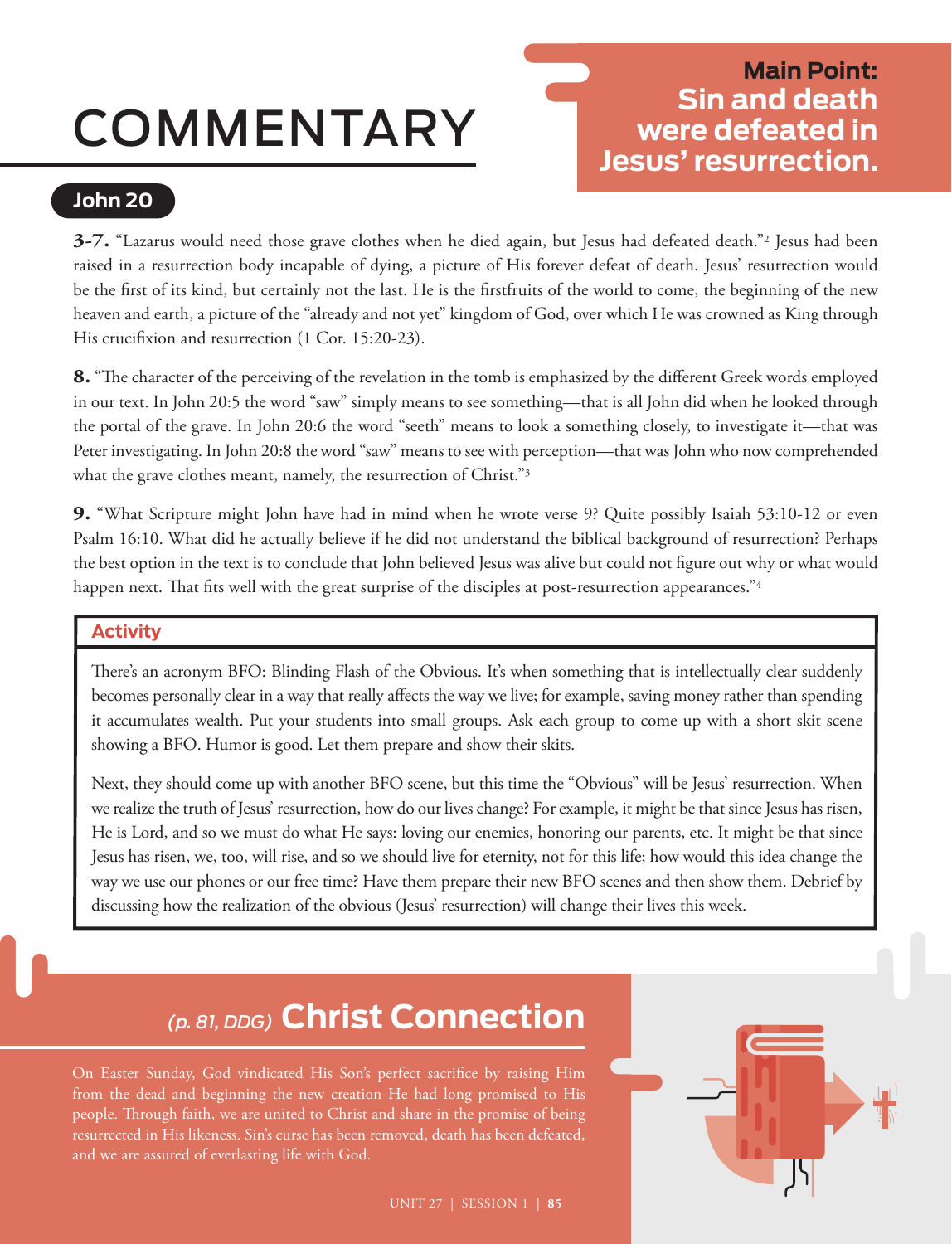# **Our Mission**

God's Story has always been designed to connect with our story. It is because of His Story that our stories make sense, have meaning, and carry on into eternity. Use the questions below to help think through how His Story connects with your own. Suggested answers to these questions can be found on the right-hand side of the page for leaders.